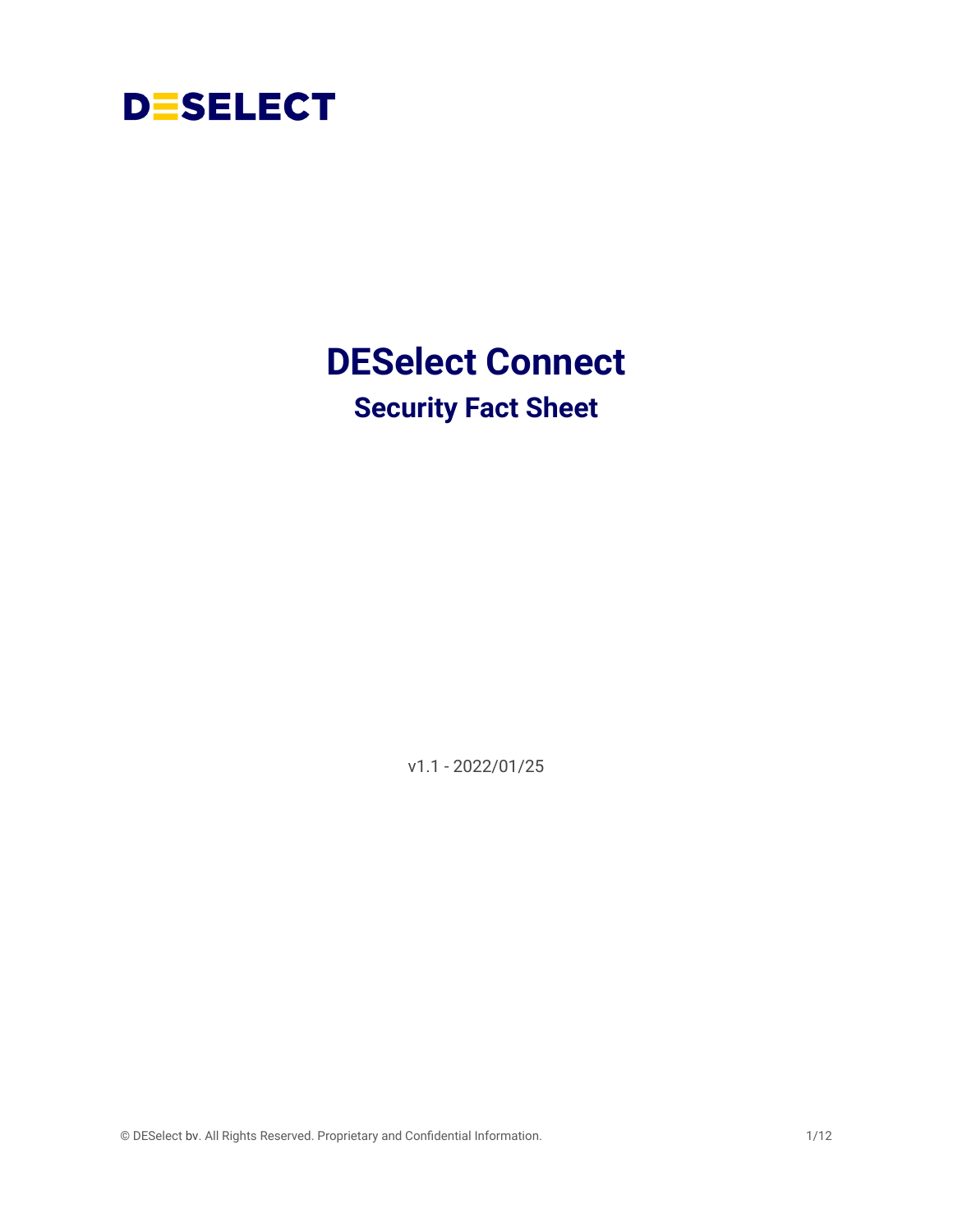## **Table of Contents**

<span id="page-1-0"></span>

| <b>Security Fact Sheet</b>                                                                                                                                                                                                                                                     | 1                                                                     |
|--------------------------------------------------------------------------------------------------------------------------------------------------------------------------------------------------------------------------------------------------------------------------------|-----------------------------------------------------------------------|
| <b>Table of Contents</b>                                                                                                                                                                                                                                                       | $\overline{2}$                                                        |
| 1. What is DESelect Connect?                                                                                                                                                                                                                                                   | 3                                                                     |
| 2. Architecture<br><b>Installed Packages</b><br><b>Flows</b><br>A. Setup of a new webhook connection<br>B. Usage of connection                                                                                                                                                 | $\overline{\mathbf{4}}$<br>$\overline{4}$<br>4<br>$\overline{4}$<br>5 |
| <b>3. Security Measures</b><br>1. Encryption in transit<br>2. Encryption at rest<br>3. Secure API Endpoints<br>4. Safe Hardware<br>5. Salesforce security review<br>6. Penetration tests<br>7. ISO-27001 and GDPR compliant ISV<br>8. Perfect uptime<br>9. Whitelisted origins | 7<br>7<br>$\overline{7}$<br>7<br>7<br>8<br>8<br>8<br>8<br>8           |
| 4. FAQ<br>How many Marketing Cloud Api calls will DESelect Connect make?<br>Does DESelect Connect store any customer data?<br>What happens when something goes wrong?                                                                                                          | 9<br>9<br>10<br>10                                                    |
| 5. Contact                                                                                                                                                                                                                                                                     | 12                                                                    |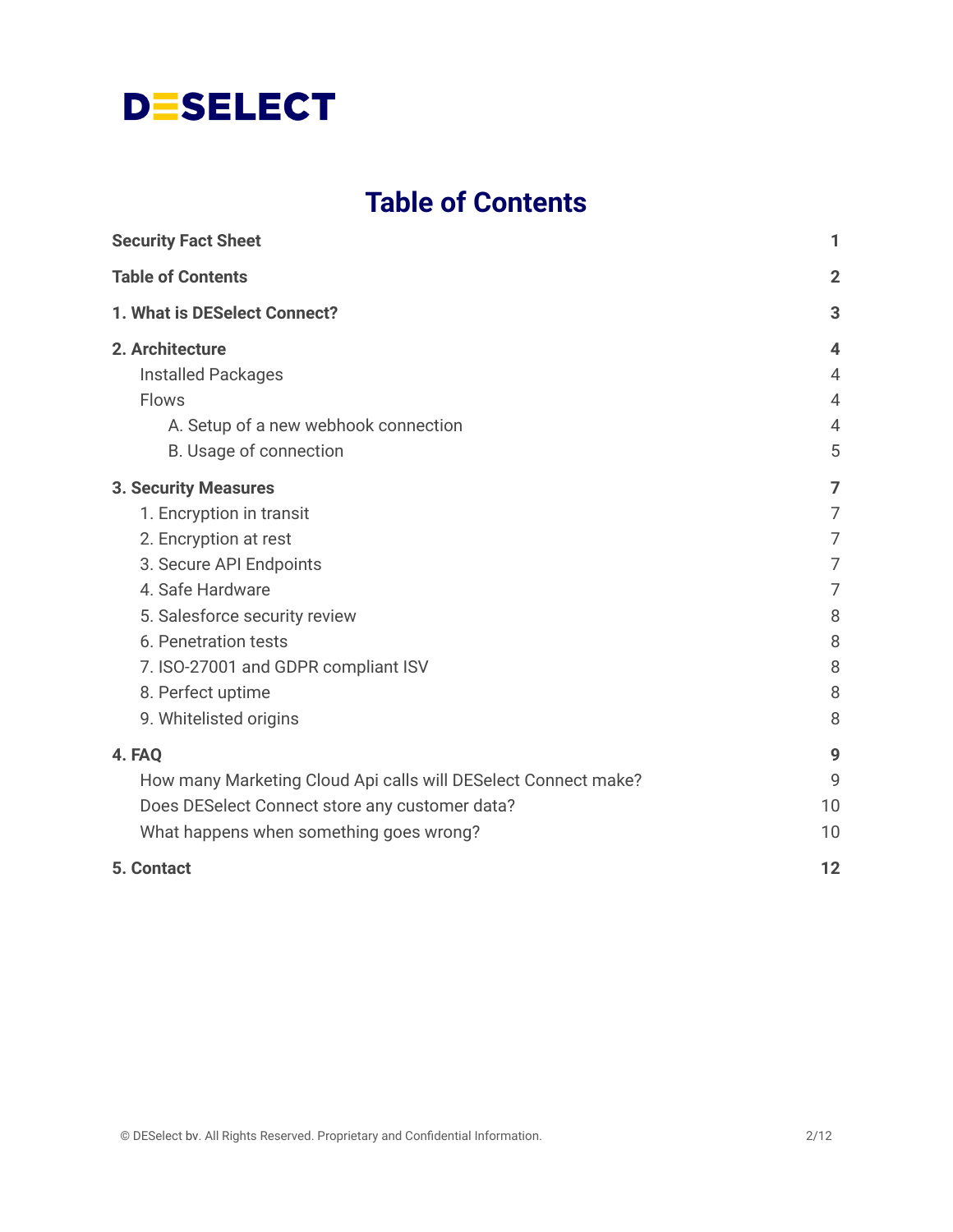## <span id="page-2-0"></span>**1. What is DESelect Connect?**

DESelect Connect is a no-code integration solution for Salesforce Marketing Cloud. It aims to provide drag-and-drop integrations with data sources marketers want to have in Salesforce Marketing Cloud. Common use cases are:

- Form submits or events like page visits from CMS's
- Lead form submits from landing page builders
- Contact form submits from webforms
- Surveys
- Call records from call center systems
- Transactional data from point of sale systems
- Order data from ERPs
- Contact and Lead data from non-Salesforce CRM's.

DESelect Connect functions as an integration layer on which multiple integrations can be plugged-in, without coding. DESelect Connect is a SaaS solution, taking care of hosting, maintenance of API's, security and providing continuous development of the platform.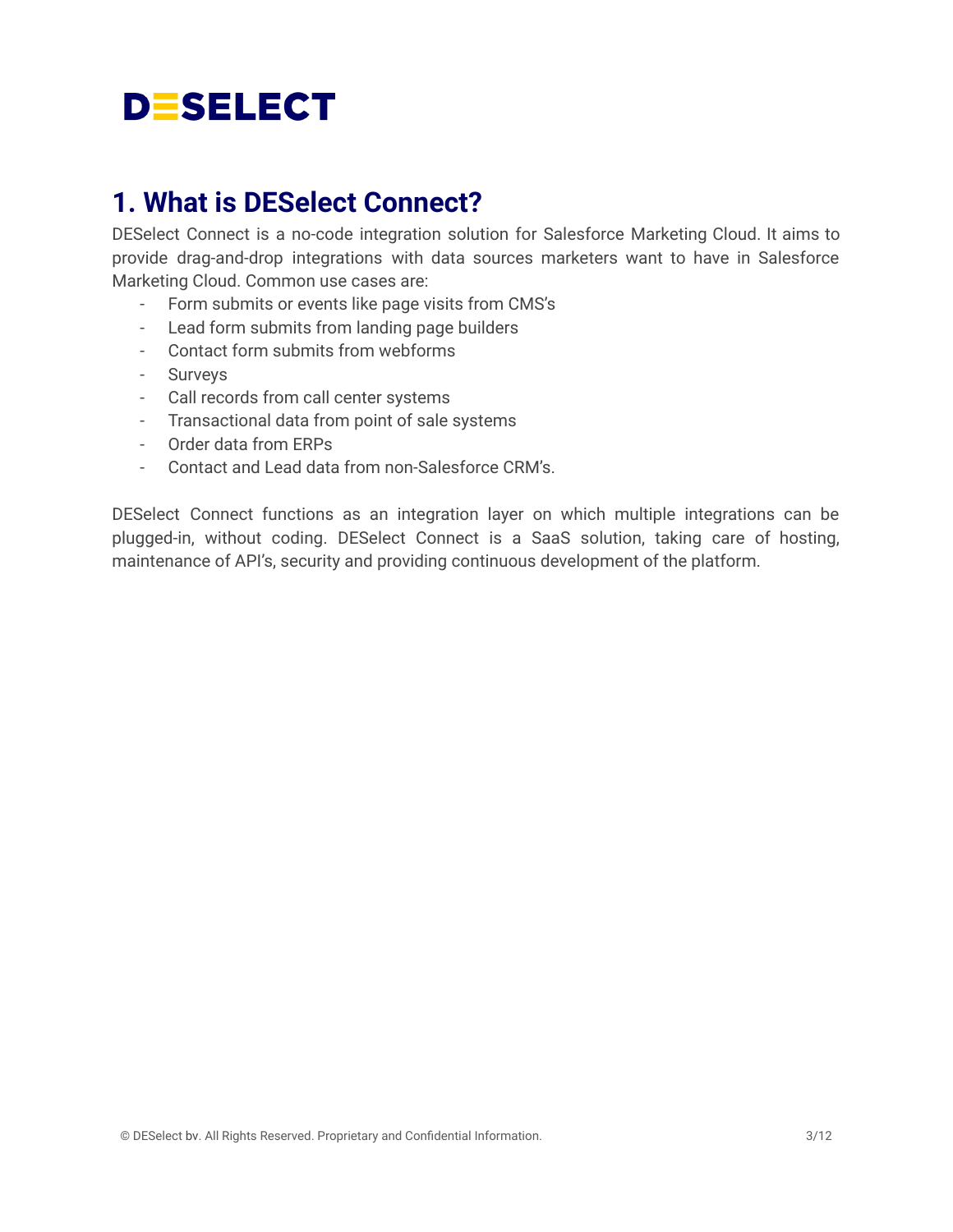## <span id="page-3-1"></span><span id="page-3-0"></span>**2. Architecture**

## **1. Installed Packages**

DESelect Connect works through 2 Installed Packages in Salesforce Marketing Cloud.

#### **Marketing Cloud App**

The first installed package is of component type *Web App*, and makes a Marketing Cloud App available under the AppExchange menu in Marketing Cloud so an admin can configure the integrations.

This installed package only needs the following permissions:

Journeys: Read, Write, Execute, Activate/Stop/Pause/Resume/Send/Schedule  $\rightarrow$  for future developments supporting triggering Journeys based on incoming data

List and Subscribers: read, write  $\rightarrow$  for accessing subscribers, and being able to add data to **Subscribers** 

Data Extensions: read, write  $\rightarrow$  for seeing which data extensions are available, and creating new data extensions

#### **Server-to-server integration**

The second installed package is of component type *Server to Server*, and is used to authenticate DESelect Connect to Marketing Cloud to insert data.

This installed package needs the following permissions:

Access: Offline Access  $\rightarrow$  for inserting data independent of user sessions

Journeys: Read, Write, Execute, Activate/Stop/Pause/Resume/Send/Schedule → for future developments supporting triggering Journeys based on incoming data

List and Subscribers: read, write  $\rightarrow$  for accessing subscribers, and being able to add data to Subscribers

Data Extensions: read, write  $\rightarrow$  for seeing which data extensions are available, and creating new data extensions.

### <span id="page-3-2"></span>**2. Flows**

#### <span id="page-3-3"></span>A. Setup of a new webhook connection

A diagram of this flow can be found **[here](https://drive.google.com/file/d/1xPRS0rK9co3WAYI6qk_HxpfQ37lF1fW9/view?usp=sharing)**.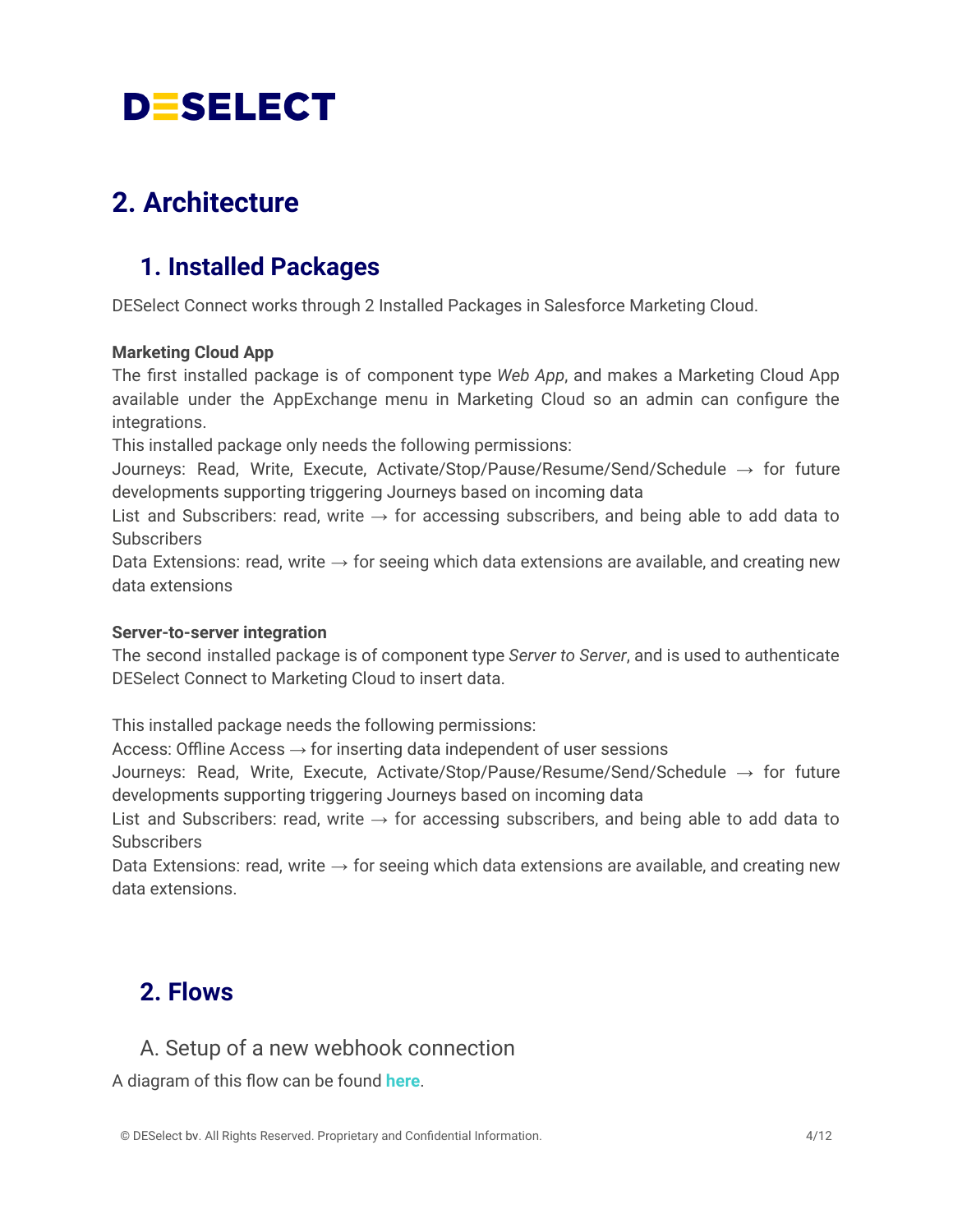#### *1. Admin opens DESelect Connect in Marketing Cloud*

DESelect Connect has an admin panel available under the AppExchange menu in SFMC. Only designated Marketing Cloud admins would have access to this application. Once DESelect Connect opens, oAuth2 is used to authenticate the user.

#### *2. Setup api endpoint as webhook uri*

The user clicks on *New Connection* to set up a new connection, and chooses type Webhook. Next DESelect Connect generates a custom endpoint for this connection, containing a customerkey and customersecret in the url.

The user now sets this url as the url of the webhook in the application (s)he wants to create a connection for.

#### *3. Send one sample payload*

The user is then asked to trigger the webhook once (by logging a call, creating a form submission,... ). DESelect Connect is listening to the data sent to this endpoint, and can then interpret what the payload looks like.

#### *4. Mapping payload to target data extension*

Once DESelect Connect has received one payload, the user can choose the data extension in which new records need to be inserted. Next, the user can choose how the data passed in the payload maps to the fields in the target data extension. For example, here the user will indicate that the *email* property in the payload maps with the *Email* field in the target data extension.

#### *5. Test connection*

Now that everything has been set up, the user is asked to re-trigger the webhook to see if the data is received and inserted into the data extension correctly. If so, the connection can be activated and the setup process for this connection is complete.

Should at any point the data from the webhook or the fields in the target data extension change, one can easily change the field mapping.

#### <span id="page-4-0"></span>B. Usage of connection

In the example below the example is giving of a Shopify connection. When an order is created in Shopify, the data is sent to SFMC through DESelect Connect..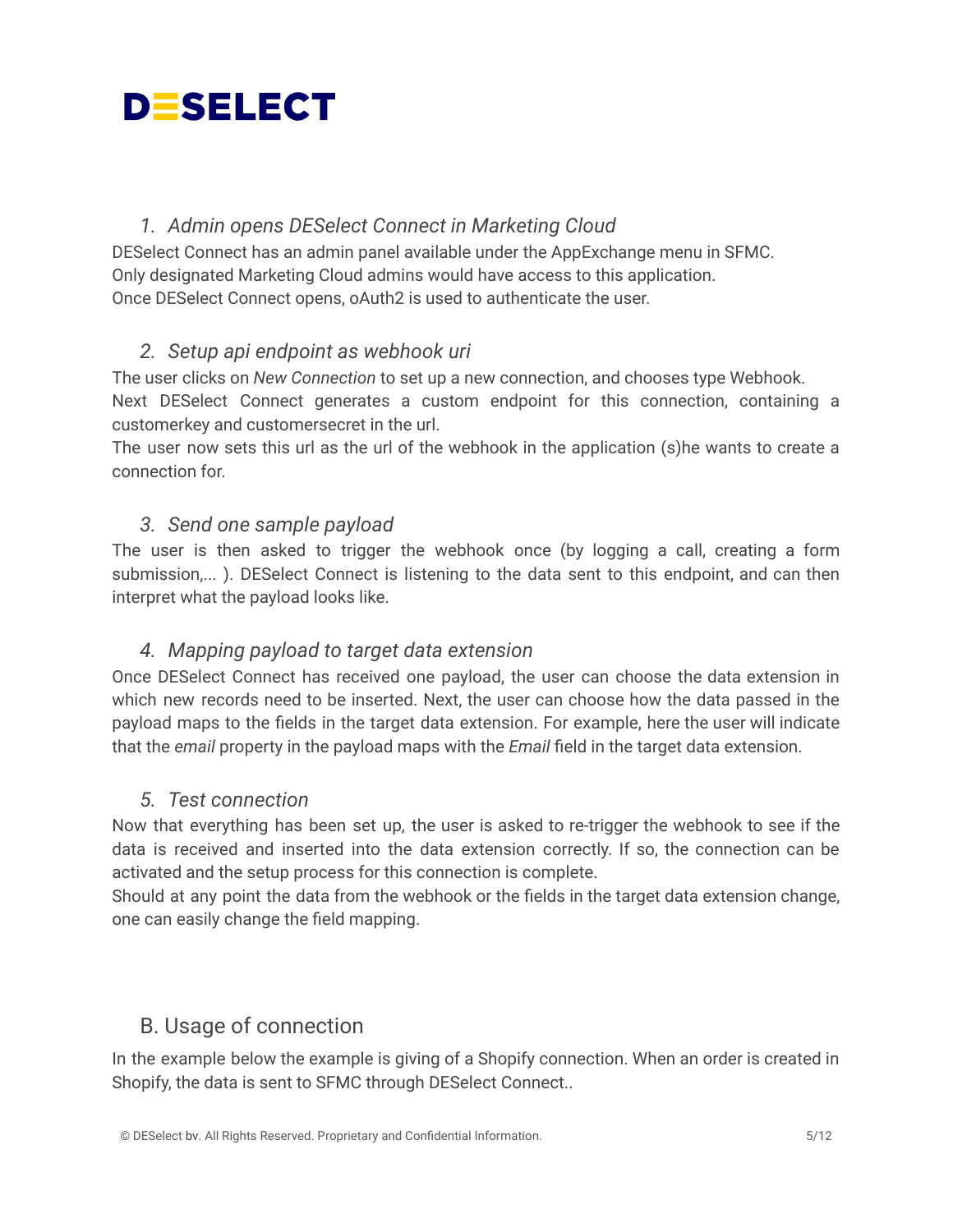A diagram of this flow can be found **[here](https://drive.google.com/file/d/1j8ANowHUTqOZRCooSeajTaSk76Bnclit/view?usp=sharing)**.

#### *1. Order created in Shopify*

When a new order is created in Shopify, the Shopify webhook will be fired, sending a POST call to the custom DESelect Connect Endpoint.

#### *2. DESelect Connect receives message*

DESelect Connect will receive this payload and analyse it. If it is a call from a whitelisted origin, it will look at the mapping that is configured between the payload and the target data extension, and prepare the api call(s) to Marketing Cloud.

#### *3. Bulk insert in SFMC*

Once the bulk interval has passed (eg. 5 minutes), DESelect Connect will check if in the last interval data has been received. If this is the case, DESelect Connect will login to Salesforce Marketing Cloud and get an access token. This token is then used in the api call in which one or multiple records are created in the target data extension in SFMC.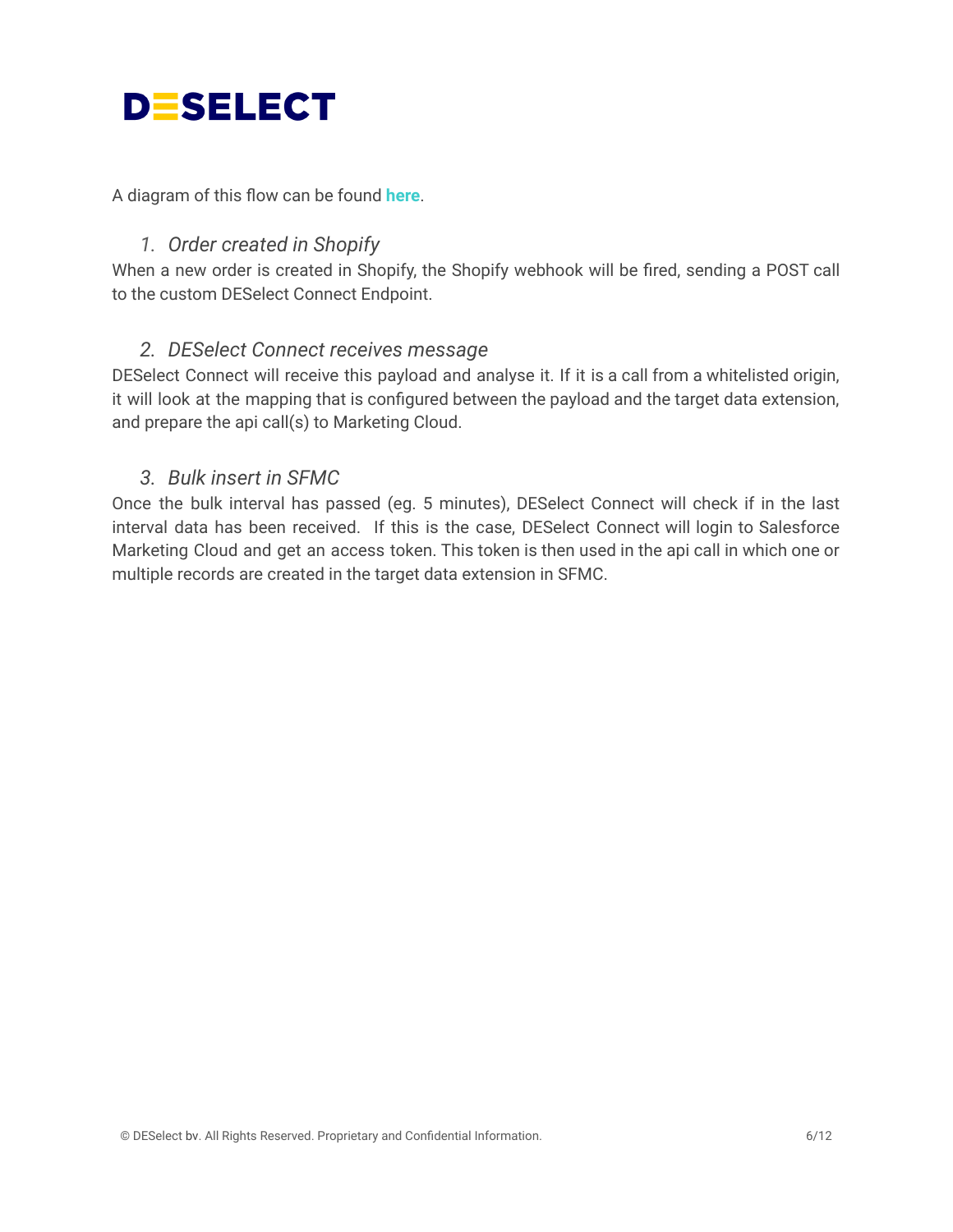## <span id="page-6-0"></span>**3. Security Measures**

The following security measures are in place in DESelect Connect to assure the safety of your data:

### <span id="page-6-1"></span>**1. Encryption in transit**

All communication between the Salesforce Marketing Cloud App and the DESelect Connect API, as well as the communication between the DESelect backend and the Salesforce Marketing Cloud API, happens over HTTPS with an SSL certificate. This means nobody can intercept or modify any messages sent.

### <span id="page-6-2"></span>**2. Encryption at rest**

The hard drive on which the customer data is temporarily buffered while the data is waiting to be sent to SFMC is encrypted. Additionally, customer data is encrypted in the database as well.

### <span id="page-6-3"></span>**3. Secure API Endpoints**

The DESelect Connect API endpoints for setting up the connections are only accessible for logged-in users of the DESelect Connect Marketing Cloud App. Our endpoints are secured by both HTTP headers and a session token.

### <span id="page-6-4"></span>**4. Safe Hardware**

DESelect runs on servers of DigitalOcean, a market leader in infrastructure as a service, with an additional security layer by Cloudflare, which protects it from attacks. Our servers are in **secure data [centers](https://www.digitalocean.com/trust/)** in Amsterdam and Frankfurt, managed by DigitalOcean, with ISO-27001:2013, SOC I and II, and PSI-DSS **[certifications](https://www.digitalocean.com/legal/certifications/)**.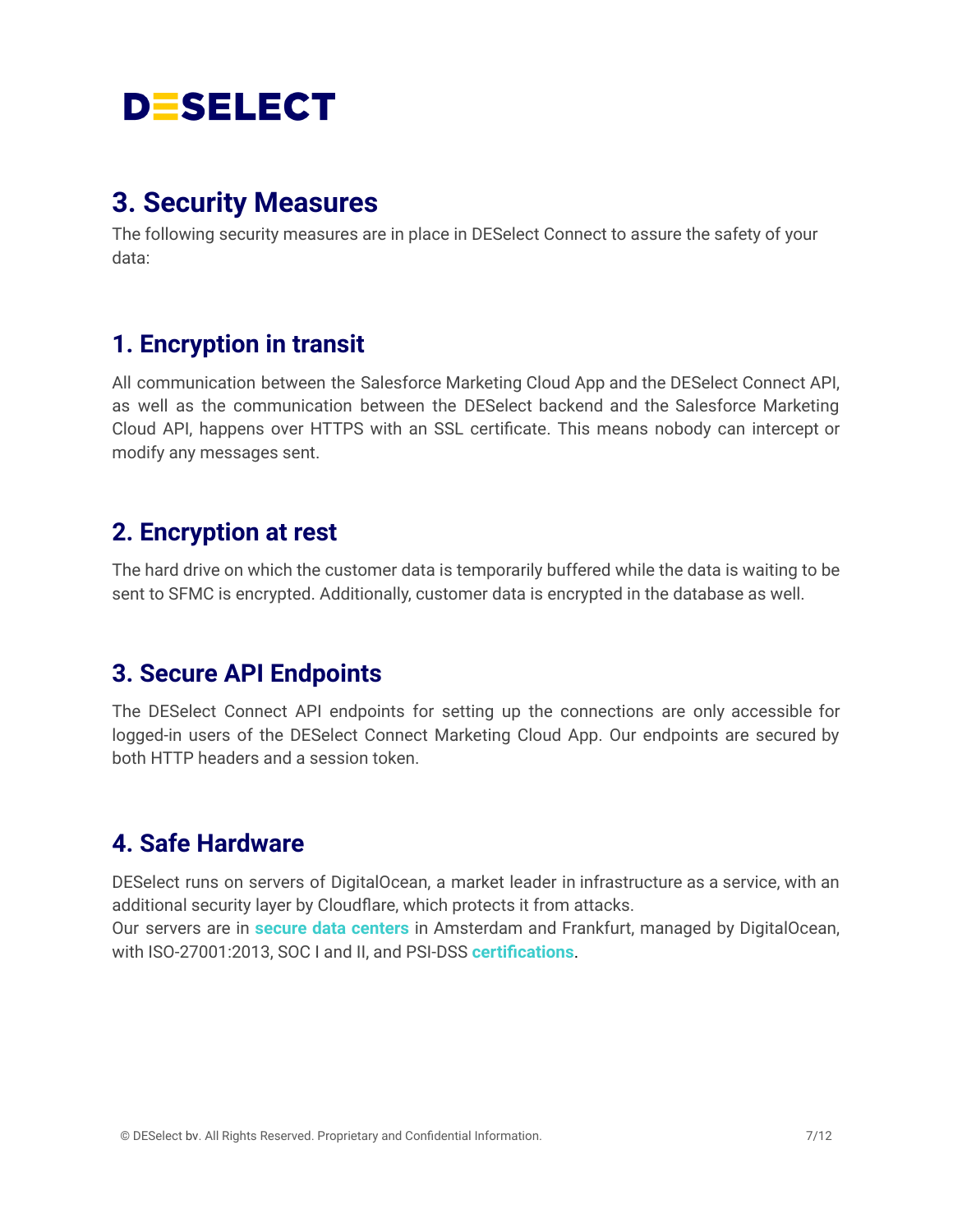### <span id="page-7-0"></span>**5. Salesforce security review**

The DESelect hardware and software that runs DESelect Connect has already been security-approved by Salesforce. The DESelect Connect installed packages will also go through the Salesforce security review.

### <span id="page-7-1"></span>**6. Penetration tests**

Besides the Salesforce security review, the DESelect platform also undergoes a yearly penetration test done by external experts. DESelect also has a continuous bug bounty program running.

### <span id="page-7-2"></span>**7. ISO-27001 and GDPR compliant ISV**

The DESelect platform (with DESelect Segment and DESelect Connect products) are developed by DESelect BV, a company that is GDPR compliant (confirmed by a recent GDPR audit) and is ISO-27001 certified.

### <span id="page-7-3"></span>**8. Perfect uptime**

Since DESelect Connect is a hosted solution, a perfect uptime is required. For this we use a load balancer and multiple servers so that outage of one server would not impact the uptime of the whole solution.

### <span id="page-7-4"></span>**9. Whitelisted origins**

The endpoint that DESelect Connect makes available for a connection is protected so that not everybody can send data to it. First of all the endpoint needs to be called with the right customerkey and customersecret. Secondly, only whitelisted origins will be able to send data to the endpoint.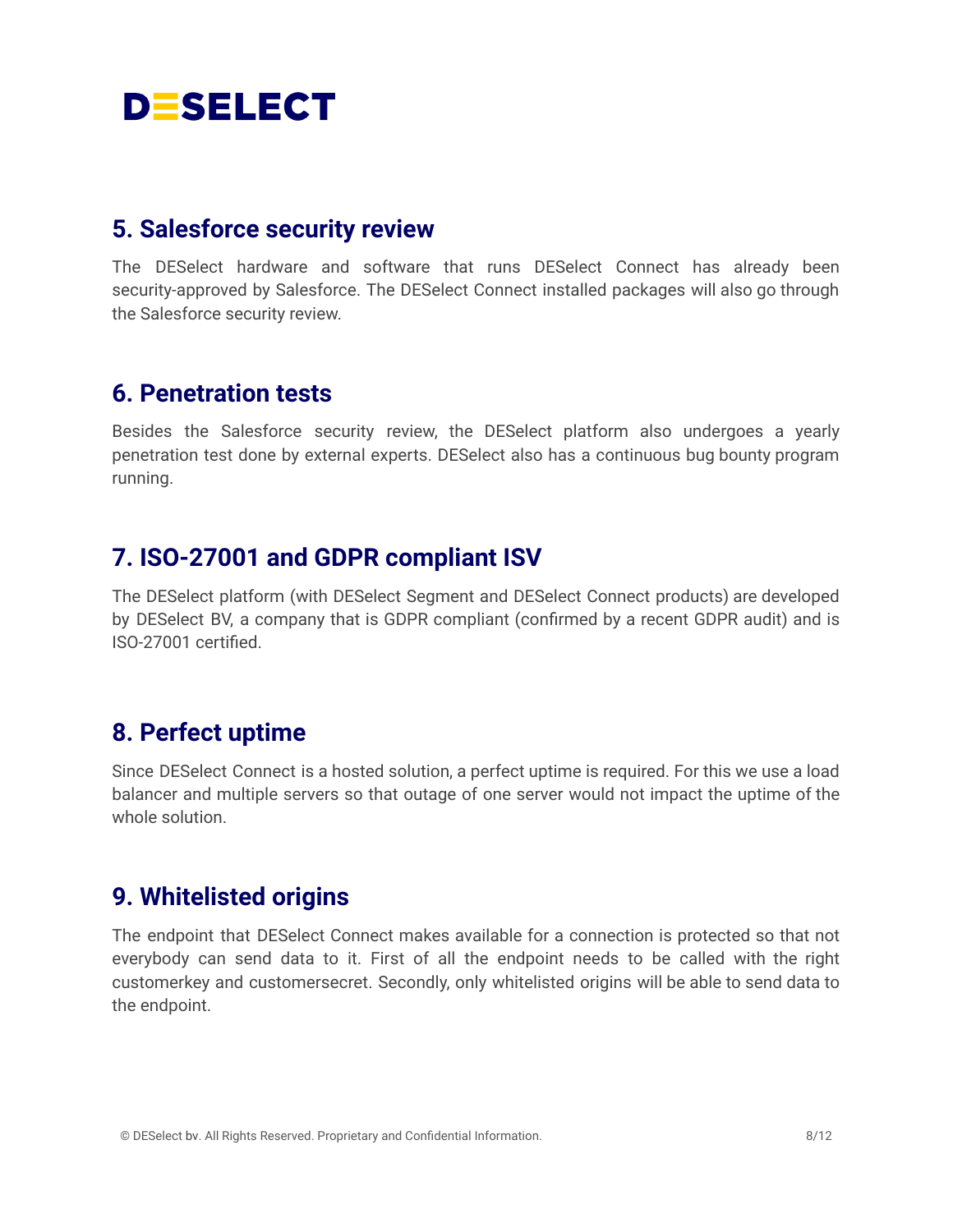## <span id="page-8-0"></span>**4. FAQ**

## <span id="page-8-1"></span>**How many Marketing Cloud Api calls will DESelect Connect make?**

A connection can be set up to bulk data inserts, meaning that it will continuously listen to data on the webhooks, but only pass them along to Salesforce Marketing Cloud every X minutes, so multiple records can be inserted in one api call.

#### **Example**

In case bulking is set to 5 minutes, if webhook posts would be received in minutes 2, 3 and 4, DESelect would wait until minute 5 to send the data of these 3 webhook posts to SFMC in one API call. If in minutes 6-10 no webhook posts are received, no call is made to SFMC.

In case DESelect Connect would be constantly fed with data, and be set up to bulk the API calls every 5 minutes, this would mean that a maximum number of API calls to Marketing Cloud are made of 12 per hour  $\rightarrow$  288 per day  $\rightarrow$  105.120 per year.

Note that this is the absolute maximum, eg. in case of a call center in one timezone there are probably no calls at night. For a call center operating from 8am - 8pm during weekdays, the max number of calls would be: 12 per hour  $\rightarrow$  144 per day  $\rightarrow$  37.440 per year.

Note that the number of API calls made to SFMC is **in [theory](https://www.salesforce.com/content/dam/web/en_us/www/documents/pricing/mc_email_journey_pricing_sheet.pdf)** restricted to 2M / year on Pro, 6M on Corporate, and 200M on Enterprise. In practise however, it's not even possible to know how many API calls have been made to SFMC in a year.

However, DESelect Connect makes sure to limit the number of api calls to a predictable number, ensuring no api thresholds are reached.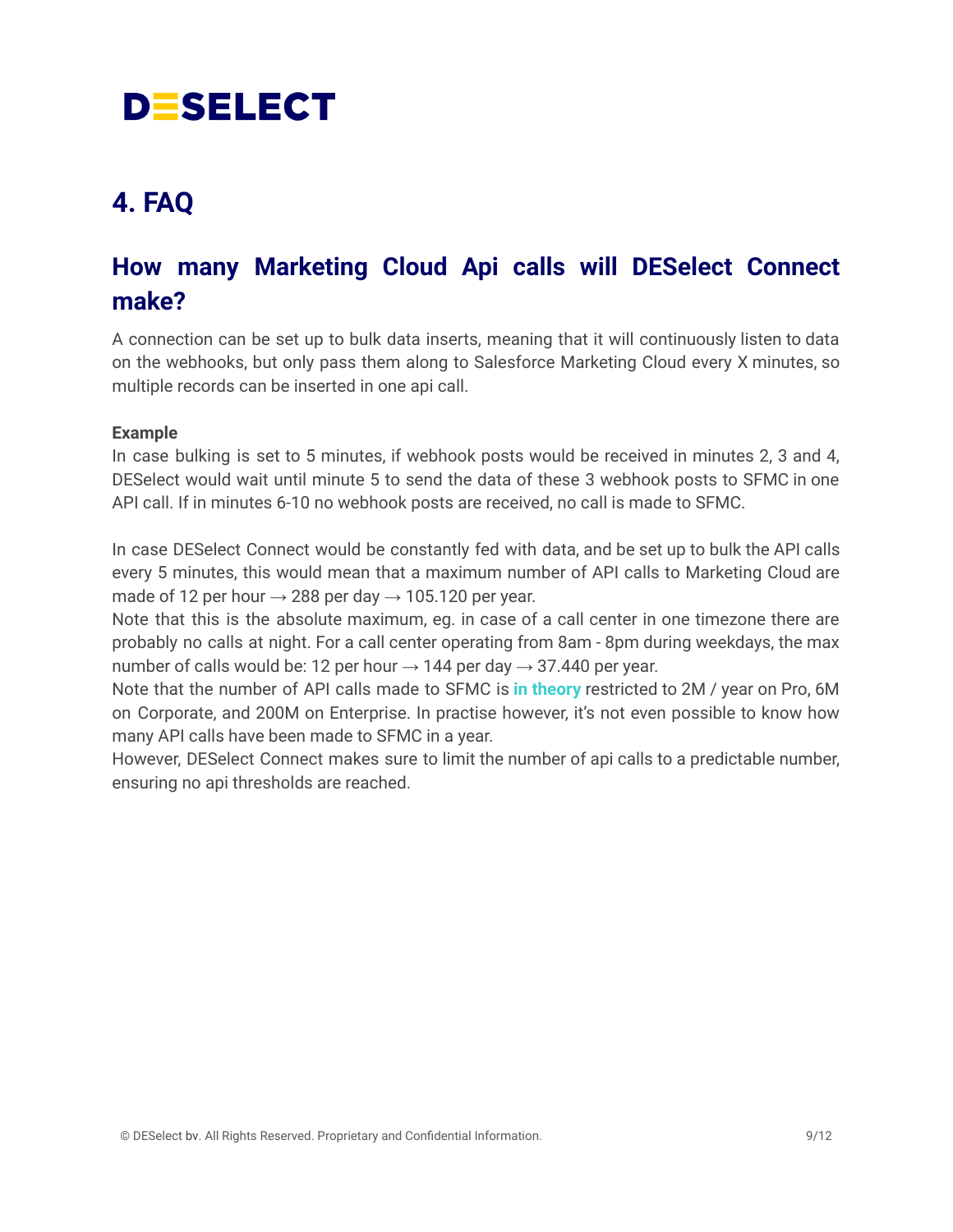### <span id="page-9-0"></span>**Does DESelect Connect store any customer data?**

#### **Buffering**

To make the buffering possible, DESelect Connects needs to temporarily store the body of the payload that was sent until the next interval. For this DESelect Connect will use its own database, where every customer's data is strictly separated and customer data is stored encrypted.

As soon as the interval is passed and the API call to SFMC is made, the data is deleted from the database.

Note: this interval setting in DESelect Connect can be configured by the user, to a maximum of 60 minutes.

#### **Logging**

For each insert/update DESelect Connect does, it will temporarily keep logs, depending on the logging settings. The default setting is to keep log details for 7 days, so in case something went wrong, one can see which data was received and how it was sent to SFMC. This will also allow replaying an insert/update action in case of failure.

### <span id="page-9-1"></span>**What happens when something goes wrong?**

In case a payload that's received could not be successfully inserted, an email will be sent to the email address(es) configured to be notified in DESelect Connect.

Some reasons for failure could be:

- A field set as *required* in the target data extension is not available in the payload
- The target data extension has been deleted
- A field is missing from the target data extension

Because DESelect Connect stores the payload for the predefined time, it's possible to replay the failed inserts after the problem has been resolved so the data is not lost but can still be successfully inserted.

#### **Example**

In case an insert into the target data extension failed because the email field in the data extension was deleted, the insert would fail and DESelect Connect will email the administrator.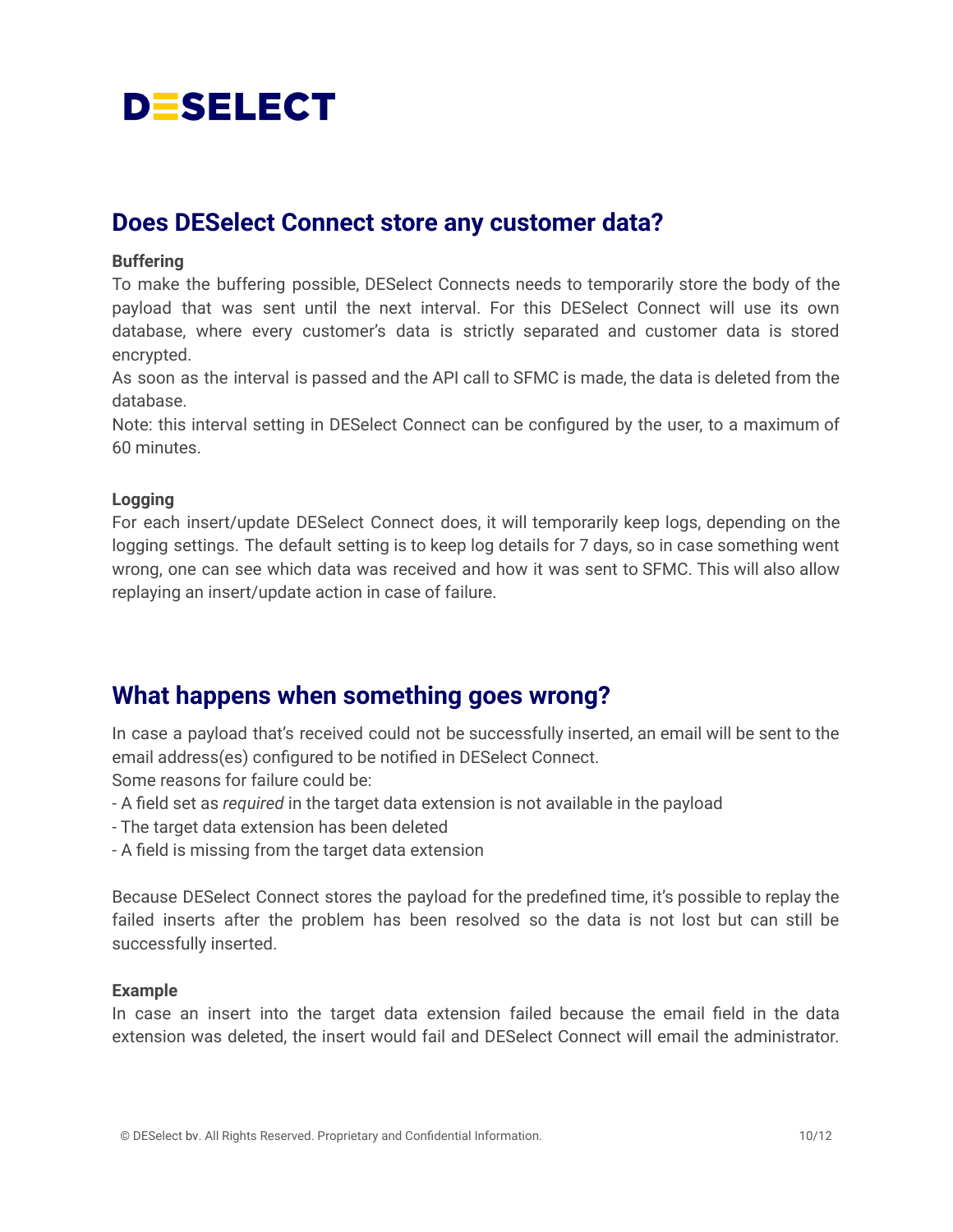

(S)he can then recreate the Email field in the target data extension, remap the email property of the payload to this field, and replay the insert action from the logs.